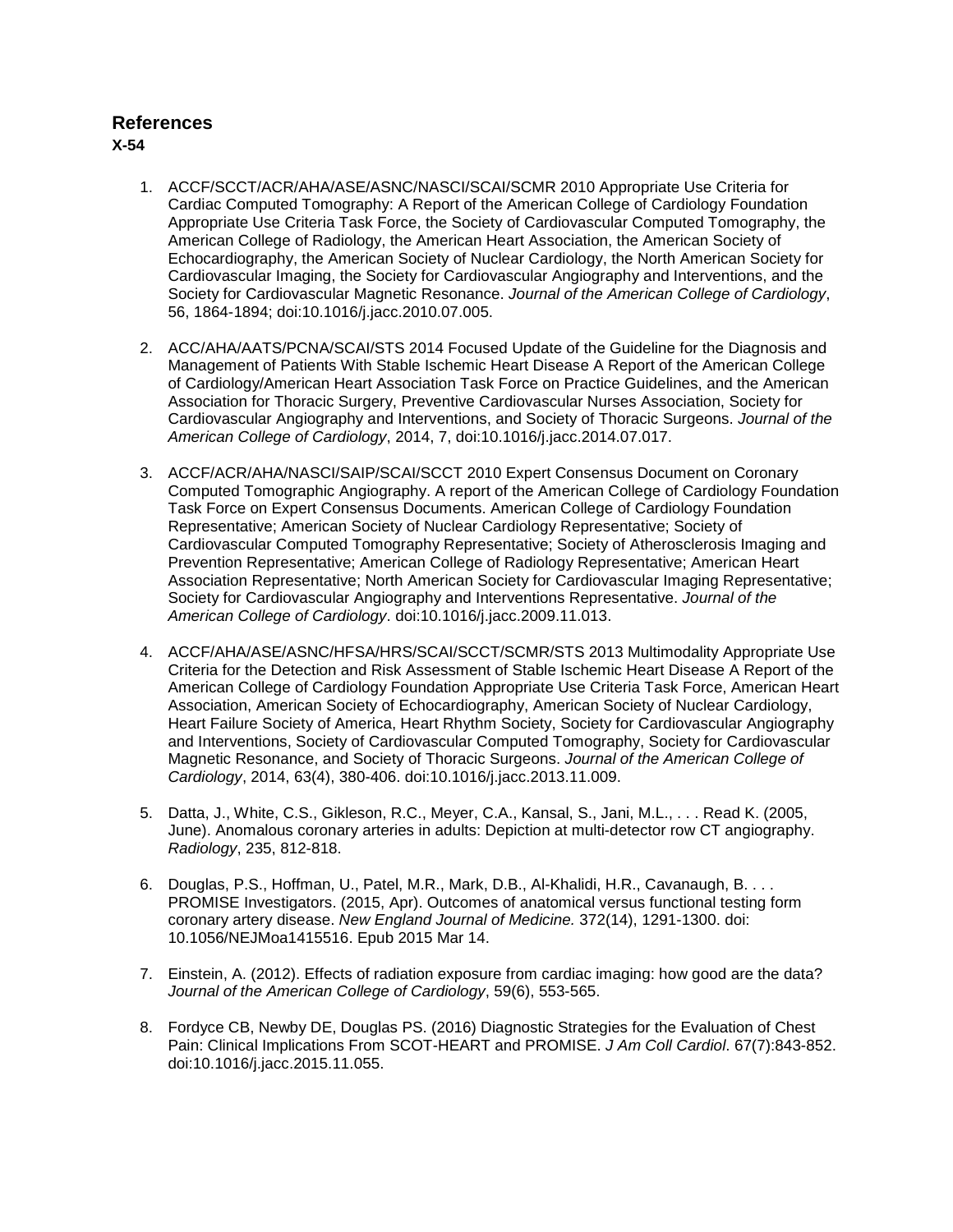- 9. Gerber TC, Manning WJ Summary of indications for CCTA, Up-to-Date.
- 10. Hoffmann, U., Truong, Q.A., Schoenfeld, D.A., Chou, E.T, Woodard, P.K., Nagurney, J.T., . . . Udelson, J.E. (2012, July). Coronary CT Angiography versus Standard Evaluation in Acute Chest Pain. *N Engl J Med*. 367, 299-308.
- 11. Nicol, E.D., Stirrup, J., Reyes, E., Roughton, M., Padley, S.P., Rubens, M.B., . . . Underwood, S.R. (2008, May). Sixty-four-slice computed tomography coronary angiography compared with myocardial perfusion scintigraphy for the diagnosis of functionally significant coronary stenoses in patients with a low to intermediate likelihood of coronary artery disease. *Journal of Nuclear Cardiology*, 15(3), 311¬318.
- *12.* Oberweis, B.S. & Taylor, A.J. (2015, Jul). The PROMISE Trail: The CTA Perspective. *Journal of the American College of Cardiology.*
- 13. Otto CM., Kumbhani DJ., Alexander KP., Calhoon JH., Desai MY., Kaul S., Lee JC., et al. (2017) 2017 ACC Expert Consensus Decision Pathway for Transcatheter Aortic Valve Replacement in the Management of Adults with Aortic Stenosis. A Report of the American College of Cardiology Task Force on Clinical Expert Consensus Documents. DOI: 10.1016/j.jacc.2016.12.006.
- 14. Scott-Moncrieff, A., Yang, J., Levine, D., Taylor, C., Tso, D., Johnson, M., . . . Leipsic, J. (2011). Real-world estimated effective radiation doses from commonly used cardiac testing and procedural modalities. *The Canadian Journal of Cardiology*, 27(5), 613-618.
- 15. The SCOT-Heart investigators (2015) CT coronary angiography in patients with suspected angina due to coronary heart disease (SCOT-HEART): an open-label, parallel-group, multicentre trial. *Lancet*. 2015;385:2383-2391.

## **CCTA in the ER**

- 1. Ropp A., Lin C.T., White C.S. (2015) Coronary computed tomography angiography for the assessment of acute chest pain in the emergency department: evidence, guidelines, and tips for implementation. *J Thorac Imaging*. May; 30(3):169-75.
- 2. Rybicki, F.J., Udelson, J.E., Peacock, W.F., Goldhaber, S.Z., Isselbacher, E.M., Kazerooni, E., ... Woodard, P. K. (2015).
- 3. ACR/ACC/AHA/AATS/ACEP/ASNC/NASCI/SAEM/SCCT/SCMR/SCPC/SNMMI/STR/STS Appropriate Utilization of Cardiovascular Imaging in Emergency Department Patients With Chest Pain: A Joint Document of the American College of Radiology Appropriateness Criteria Committee and the American College of Cardiology Appropriate Use Criteria Task Force. Journal of the American College of Cardiology (2015) 67(7), 853-879. DOI: 10.1016/j.jacc.2015.09.011.
- 4. Nieman K., Hoffmann U. (2015) Cardiac CT in Patients with Acute Chest Pain Points to Remember. *Am Coll Cardiol*. DOI: http://dx.doi.org/10.1093/eurheartj/ehv034.

#### **Calcium Scoring**

1. Greenland P, Alpert JS, Beller GA, Benjamin EJ., Budoff, MJ., Fayad ZA.. ...et al. (2010) ACCF/AHA Guideline for Assessment of Cardiovascular Risk in Asymptomatic Adults: Executive Summary: A Report of the American College of Cardiology Foundation/American Heart Association Task Force on Practice Guidelines Developed in Collaboration With the American Society of Echocardiography, American Society of Nuclear Cardiology, Society of Atherosclerosis Imaging and Prevention, Society for Cardiovascular Angiography and Interventions, Society of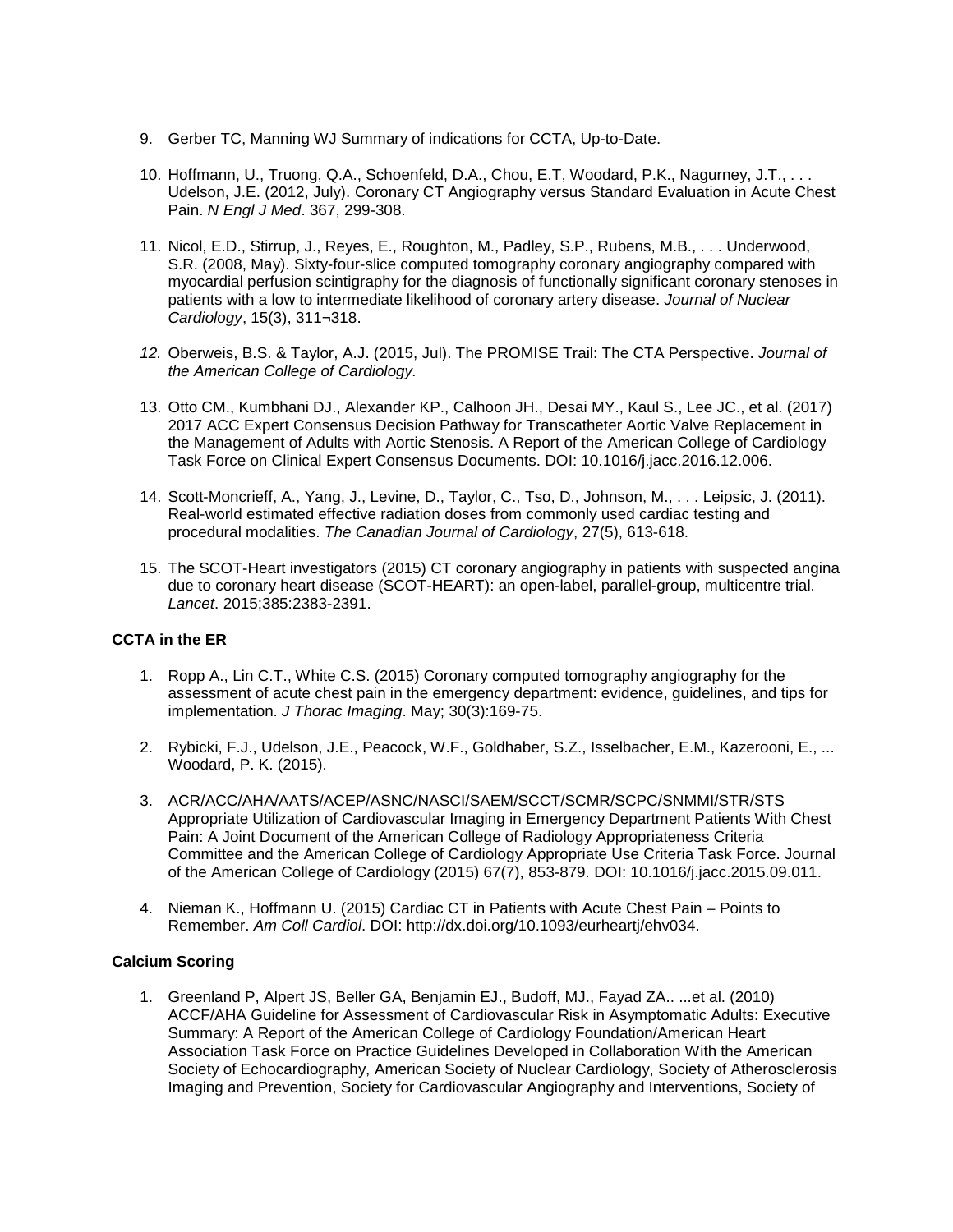Cardiovascular Computed Tomography, and Society for Cardiovascular Magnetic Resonance. *J Am Coll Cardiol*. 56(25):2182-2199. doi:10.1016/j.jacc.2010.09.002.

- 2. Sanz J. (2015) Coronary Calcium Score and the New GuidelinesBack to Square One? *J Am Coll Cardiol*. 2015;66(15):1669-1671. doi:10.1016/j.jacc.2015.08.041.
- 3. Loyd-Jones DM. (2015) Coronary Artery Calcium Scoring. J Am Coll Cardiol. 2015;66(15):1654- 1656. doi:10.1016/j.jacc.2015.08.031.

### **Reference for Kawasaki Disease**

1. Newburger JW., Takahashi M., Burns JC. (2016) Kawasaki Disease, *J Am Coll Cardiol*. 2016;67(14):1738-1749.

#### **Fractional Flow Reserve CT**

- 1. A Arbab-Zadeh, JM Miller, CE Rochitte, et al. Diagnostic Accuracy of Computed Tomography Coronary Angiography According to Pre-Test Probability of Coronary Artery Disease and Severity of Coronary Arterial Calcification: The CorE-64 International, Multicenter Study. doi: 10.1016/j.jacc.2011.06.079.
- 2. BL Norgaard, J Hjort, S Gaur, et al. Clinical Use of Coronary CTA–Derived FFR for Decision-Making in Stable CAD. *JACC Cardiovascular Imaging*, Vol 10, No5, 2017, p 5451-550.
- 3. BL Nørgaard, J Leipsic, S Gaur, et al. Diagnostic performance of noninvasive fractional flow reserve derived from coronary computed tomography angiography in suspected coronary artery disease: the NXT trial (Analysis of Coronary Blood Flow Using CT Angiography: Next Steps). *J Am Coll Cardiol*. Apr 1 2014; 63(12):1145-1155. PMID 24486266.
- 4. BL Nørgaard, S Gaur, J Leipsic, et al. Influence of coronary calcification on the diagnostic performance of CT angiography derived FFR in coronary artery disease: a substudy of the NXT Trial. *JACC Cardiovasc Imaging*. Sep 2015; 8(9):1045-1055.
- 5. CA Taylor, TA Fonte, JK Min. Computational fluid dynamics applied to cardiac computed tomography for noninvasive quantification of fractional flow reserve: scientific basis. *J Am Coll Cardiol*. Jun 4 2013; 61(22):2233- 2241. doi: 10.1016/j.jacc.2012.11.083.
- 6. D Newby, M Williams, A Hunter, (SCOT-Heart Investigators) et al. CT coronary angiography in patients with suspected angina due to coronary heart disease (SCOT-HEART): an open-label, parallel-group, multicentre trial. *The Lancet*. Volume 385, No. 9985, p2383–2391, 13 June 2015. DOI: http://dx.doi.org/10.1016/S0140-6736(15)60291-4.
- 7. De Bruyne B, Fearon WF, Pijls NH. et al. Fractional flow reserve-guided PCI for stable coronary artery disease. *N Engl J Med*. Sep 25 2014; 371(13):1208-1217. DOI: 10.1056/NEJMoa1408758.
- 8. DT Linker. Decision-Support Tool to Calculate Pre- and Post-Test Probabilities of Coronary Artery Disease with Cardiac Functional Tests.
- 9. E Hulten, C Pickett, MS Bittencourt, et al. Outcomes after Coronary Computed Tomography Angiography in the Emergency Department. Systematic Review and Meta-Analysis of Randomized, Controlled Trials. *JACC*. Vol. 61, No. 8, 2013 p 880-892.
- 10. E Hulten, MF Di Carli. FFRCT: Solid PLATFORM or thin ice? *J Am Coll Cardiol*. Dec 1 2015; 66(21):2324-2328. PMID 26475206.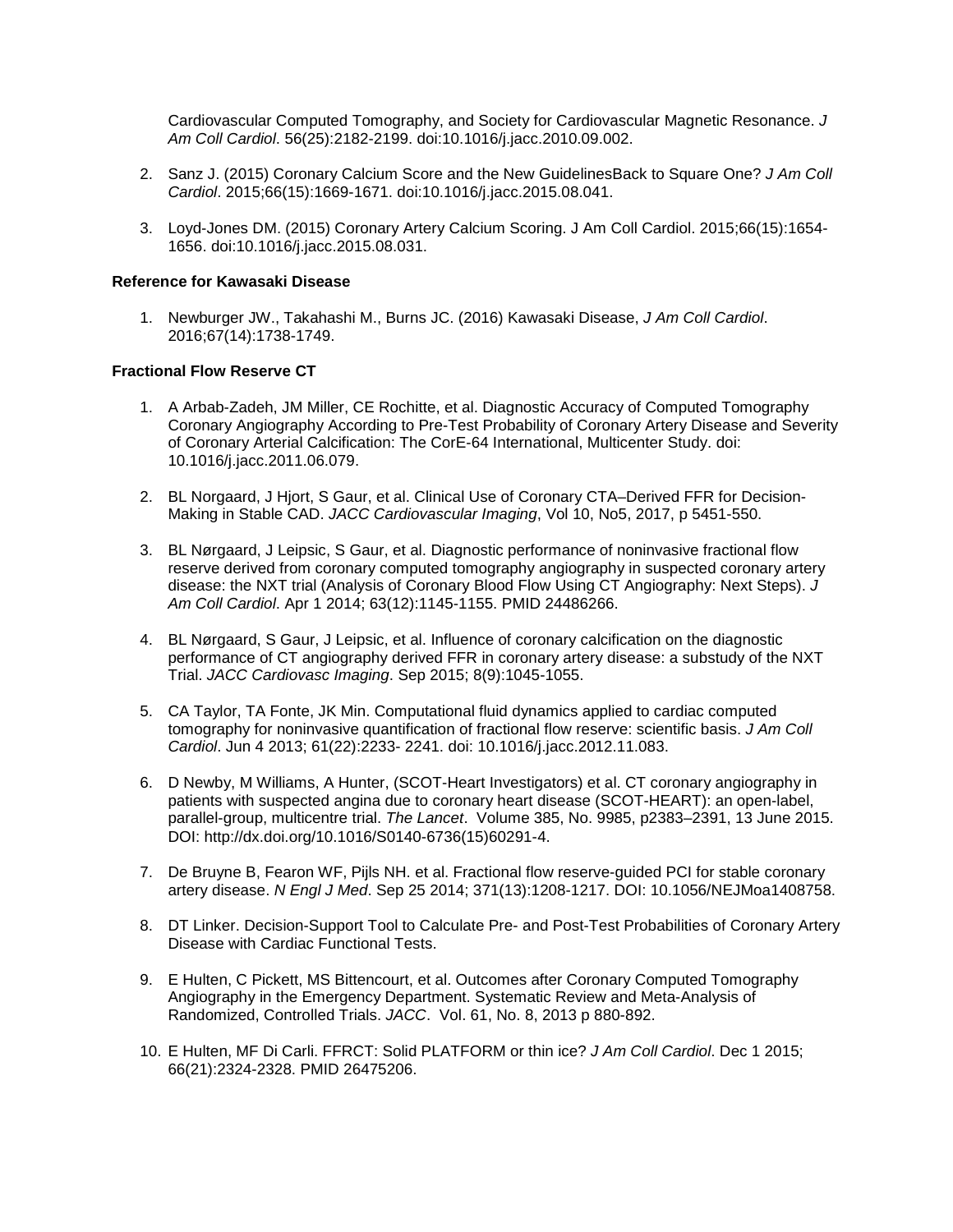- 11. IM Graham. Diagnosing coronary artery disease—the Diamond and Forrester model revisited. *Eur Heart J*. 2011 Jun;32(11):1311-2. doi: 10.1093/eurheartj/ehr015. Epub 2011 Mar 11.
- 12. JK Min, J Leipsic, MJ Pencina, et al. Diagnostic Accuracy of Fractional Flow Reserve From Anatomic CT Angiography. *JAMA*. Sep 26 2012; 308(12):1237-1245.
- 13. JK. Min. Look Backwards But Live Forwards. *JACC Cardiovasc Imaging*. 2017 May;10(5):551- 553. doi:10.1016/j.jcmg.2015.12.014.
- 14. M Dewey, M Rief, P Martus, et al. Evaluation of computed tomography in patients with atypical angina or chest pain clinically referred for invasive coronary angiography: randomised controlled trial. *BMJ* 2016; 355.
- 15. MA Hlatky, DeBruyne, G Pontone, et al. Quality-of-Life and Economic Outcomes of Assessing Fractional Flow Reserve with Computed Tomography Angiography: PLATFORM. *J Am Coll Cardiol*. 2015 Dec 1;66(21):2315-23. doi:10.1016/j.jacc.2015.09.051. Epub 2015 Oct 14.
- 16. MR Patel, JH Calhoon, GJ Dehmer, et al. ACC/AATS/AHA/ASE/ASNC/SCAI/SCCT/STS 2017 Appropriate Use Criteria for coronary revascularization in patients with stable ischemic heart disease: a report of the American College of Cardiology Appropriate Use Criteria Task Force, American Association for Thoracic Surgery, American Heart Association, American Society of Echocardiography, American Society of Nuclear Cardiology, Society for Cardiovascular Angiography and Interventions, Society of Cardiovascular Computed Tomography, and Society of Thoracic Surgeons. *J Am Coll Cardiol*. May 02 2017; 69(17):2212-2241. DOI: 10.1016/j.jacc.2017.02.001.
- 17. MS Bittencourt, E Hulten, TS Polonsky, et al. European Society of Cardiology Recommended CAD Consortium Pre-Test Probability Scores More Accurately Predict Obstructive Coronary Disease and Cardiovascular Events Than the Diamond and Forrester Score: The Partners Registry. *Circulation*. 2016 Jul 19;134(3):201-11. doi: 10.1161/CIRCULATIONAHA.116.023396. Epub 2016 Jul 13.
- 18. MT Lu, M Ferencik, RS Roberts, et al. Noninvasive FFR Derived From Coronary CT Angiography: Management and Outcomes in the PROMISE Trial. *JACC Cardiovasc Imaging*. 2017 Apr 7. pii: S1936-878X(17)30262-0. doi: 10.1016/j.jcmg.2016.11.024.
- 19. National Institute for Health and Care Excellence. HeartFlow FFRCT for estimating fractional flow reserve from coronary CT angiography.
- 20. NP Johnson, DT Johnson, RL Kirkeeide, et al. Repeatability of fractional flow reserve despite variations in systemic and coronary hemodynamics. *JACC Cardiovasc Interv*. Jul 2015; 8(8):1018-1027. PMID 26205441 doi: 10.1016/j.jcin.2015.01.039.
- 21. PS Douglas, B DeBruyne, G Pontone, et al. 1-Year Outcomes of FFRCT-Guided Care in Patients with Suspected Coronary Disease: The PLATFORM Study. *J Am Coll Cardiol*. 2016 Aug 2;68(5):435-45. doi: 10.1016/j.jacc.2016.05.057.
- 22. PS Douglas, G Pontone, MA Hlatky, et al. Clinical outcomes of fractional flow reserve by computed tomographic angiography-guided diagnostic strategies vs. usual card in patients with suspected coronary artery disease: the prospective longitudinal trial of FFR (CT): outcome and resource impacts study. *Eur Heart J*. 2015 Dec 14;36(47):3359-67. doi:10.1093/eurheartj/ehv444. Epub 2015 Sep 1.